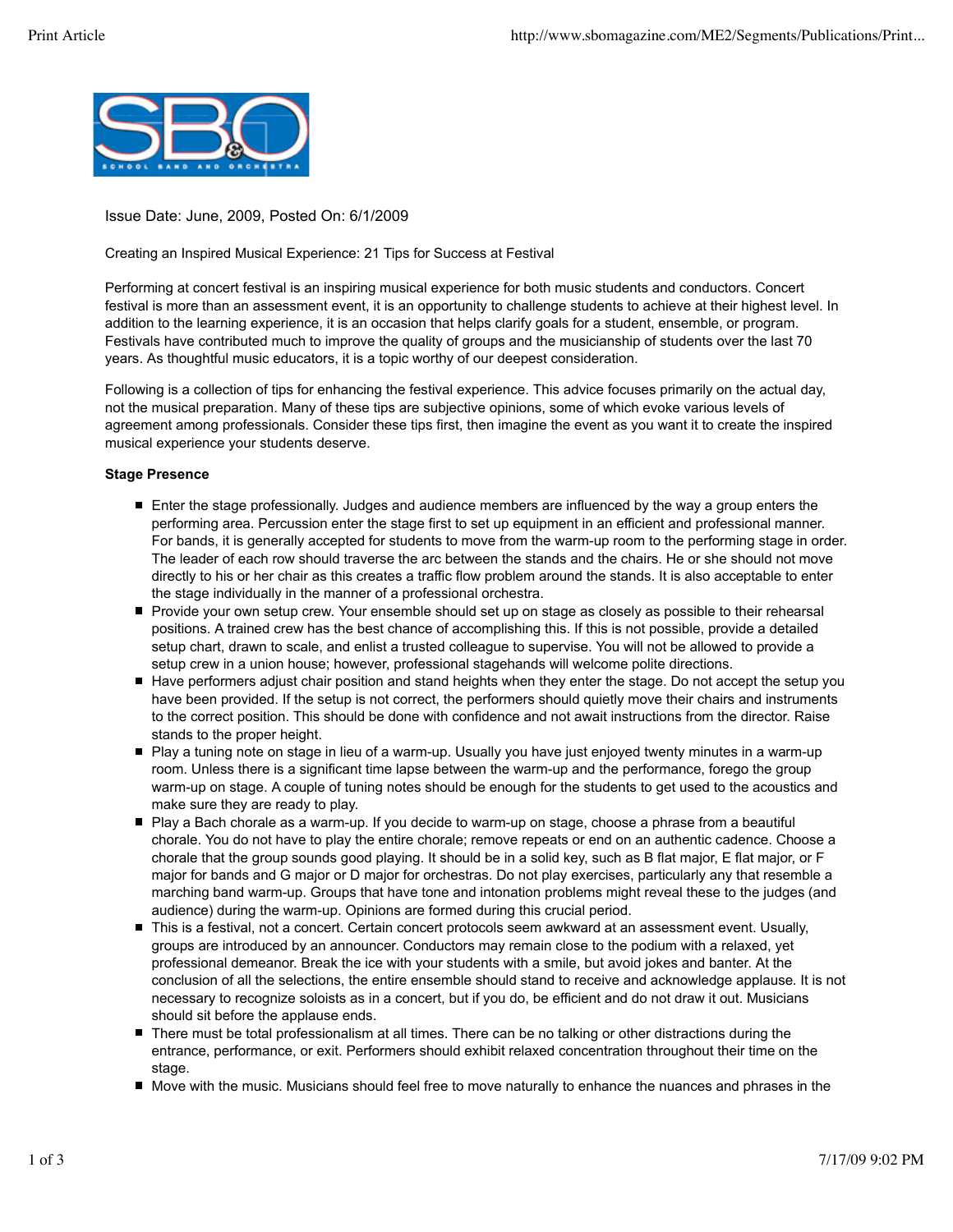music. Music is inextricably linked with motion. Therefore, it is unnatural to remain rigid. Move to express the character of the music. However, remind your students to tap their toes inside their shoes, instead of tapping their feet.

Dress well. Musicians' performance wear should be clean, pressed, and neat. Wear black socks and shined, black dress shoes--no running shoes or sandals. Concert black looks professional and is increasingly the norm in many areas. Females should not wear dresses more appropriate for the prom. Concert attire covers the shoulders, chest, arms, and legs. The attention should be drawn to the music, not the attire. While individualism is honored in daily life, the needs of the ensemble should be considered in regard to jewelry, bows, scarves, hair clips, unnatural hair color, and so on. Exceptions for religious beliefs are always allowed. Band uniforms that are designed for the concert hall are appropriate. The Marine Band looks terrific in their traditional uniforms.

The male conductor should wear a solid, dark suit or tuxedo. Sport coats and trousers are not formal enough. Tailcoats are traditionally worn after 6:00 p.m. Tails seem out of place in the morning and afternoon. Conductors should check the hem length. Do not sit while wearing your jacket, as the wrinkles are unseemly to the audience. Wear suspenders, not a belt, for proper hang of your trousers. Female conductors have more freedom in their attire, but generally may wish to adhere to the performer guidelines mentioned above.

## **Literature Selection and Performance**

- Play only quality literature. Play a variety of repertoire and play only music you are passionate about. Solicit the opinion of mentors you trust well in advance of making a final decision. Demonstrate song style (chorale) and dance style, including marcato or march style. It is appropriate to perform an overture, tone poem, or suite; a chorale-style selection; and a march (for bands). If you have a fanfare or an overture, it usually best to open with it. You can begin or end with a march. Novelty numbers are better left for the spring concert.
- Use the most authentic instrument available. Honor the composer's intent if at all possible, including utilizing the instrument she chose.
	- 1. Do not use electric bass unless it is written in the score.
	- 2. Celeste parts may be played on piano, up an octave, if no celeste is available.
	- E flat soprano clarinet can be eliminated if the part is doubled. If it is an independent part, essential to 3. the composition, it must be played.
	- 4. E flat alto clarinet can be eliminated if the part is doubled.
	- 5. If no harp is available, the part can be played on an electronic keyboard. However, please make sure it sounds authentic and blends well with the ensemble. Do not put the speaker in front. Electronic sounds should play through the ensemble to assist with blending their sounds into the acoustic sonority.
	- 6. If you are missing an instrument, make sure any independent parts are played by another instrument. 6. Do not leave out parts. Indicate this change in the judges' scores.
- Use your own percussion equipment. You must respect the space and time limits of the contest. However, your percussionists will perform better on equipment that they are familiar with. You will have confidence that your own snare drum and bass drum are tuned properly. Use your best judgment regarding timpani.
- Percussion often overplay the hall. When percussion rehearse in a dry acoustic environment such as a carpeted rehearsal room, they often overplay when performing concert halls or theatres with acoustic shells, wood floors, and highly reflective and reverberant acoustic characteristics. Many times suspended cymbal, crash cymbal, bass drum impacts, and snare are too loud. They should be prepared to adjust immediately.
- The timpanist should tune the timpani. Part of the musical education of the student timpanist is to tune the instruments. The director should not assist in the tuning in public.
- Double bass adds warmth to a band sound. A good sounding double bass player and an in tune timpani can make a big difference in the overall sonority of a band.
- The piano lid should be fully extended and reflect the sound into the audience. The piano sounds best with the lid up. The lid down or on short stick is to assist with balancing solo instruments in recital. Use an acoustic piano, no electronics.
- Tone and intonation is the most important element of music. Work on tone and intonation daily. Sing often.
- Define all styles that should be spaced or connected. At the minimum, marcato style is spaced and chorale style is connected. Dances should dance. Listen to the body and release of the note, not just the beginning. The more reverberant the room, the more space required between notes.

## **Educational and Ethical Issues**

■ Listen to other groups. Students learning how to listen and honor other musicians is an essential part of the